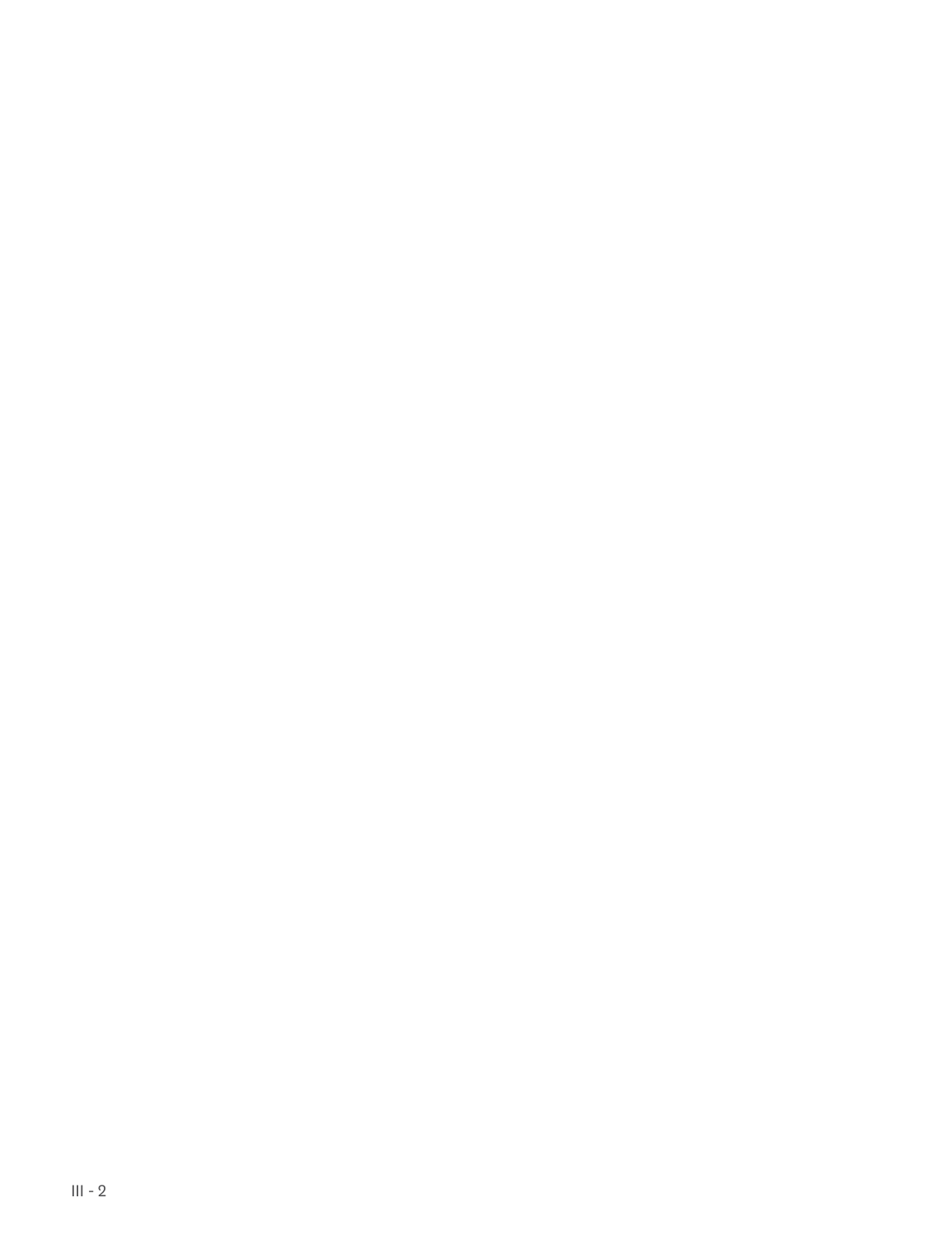| <b>BENEFIT</b>                                                                                                                                                                                                                         | <b>EMBLEMHEALTH VIP RESERVE (HMO)</b>                                                                                                                               |
|----------------------------------------------------------------------------------------------------------------------------------------------------------------------------------------------------------------------------------------|---------------------------------------------------------------------------------------------------------------------------------------------------------------------|
| <b>MONTHLY PREMIUM</b><br>(The amount you pay for your<br>insurance every month.)                                                                                                                                                      | You pay \$0<br>You must continue to pay your Medicare Part B premium.                                                                                               |
| <b>DEDUCTIBLE</b><br>(The amount you pay before<br>your plan starts to pay.)                                                                                                                                                           | This plan does not have a deductible<br>for covered medical services.                                                                                               |
| <b>MAXIMUM OUT-OF-POCKET RESPONSIBILITY</b>                                                                                                                                                                                            |                                                                                                                                                                     |
| (The most you have to pay for covered services<br>in a plan year. After you spend this amount<br>on deductibles, and your share of the costs<br>(copays, coinsurance), your health plan pays<br>100% of the costs of covered benefits. | Yes. Like all Medicare health plans, our plan protects<br>you by having yearly limits on your out-of-pocket costs<br>for medical and hospital care.                 |
| This does not include your premium<br>or prescription drug costs.)                                                                                                                                                                     | \$7,550 yearly for services you receive from in-network<br>health care professionals and facilities.                                                                |
|                                                                                                                                                                                                                                        | If you reach the limit on out-of-pocket costs, you<br>keep getting covered hospital and medical services<br>and we will pay the full cost for the rest of the year. |
|                                                                                                                                                                                                                                        | Our plan has a coverage limit every year<br>for certain in-network benefits. Please<br>call us for the services that apply.                                         |
| <b>INPATIENT HOSPITAL COVERAGE</b><br>(may require approval)                                                                                                                                                                           | Our plan covers an unlimited number of days for an<br>inpatient hospital stay per admission benefit period.                                                         |
|                                                                                                                                                                                                                                        | You pay \$492 per day for days one through four                                                                                                                     |
|                                                                                                                                                                                                                                        | You pay \$0 per day for days five through 90                                                                                                                        |
|                                                                                                                                                                                                                                        | You pay \$0 per day for days 91 and beyond                                                                                                                          |
| <b>OUTPATIENT HOSPITAL COVERAGE</b><br>(may require approval)                                                                                                                                                                          |                                                                                                                                                                     |
| • Ambulatory surgery center:                                                                                                                                                                                                           | You pay \$295                                                                                                                                                       |
| • Hospital observation:                                                                                                                                                                                                                | You pay \$475                                                                                                                                                       |
| • Outpatient hospital:                                                                                                                                                                                                                 | You pay \$475                                                                                                                                                       |
| <b>DOCTOR VISITS</b><br>(In-office/Virtual)                                                                                                                                                                                            |                                                                                                                                                                     |
| • Primary care doctor:                                                                                                                                                                                                                 | You pay \$0<br>You pay \$0 for annual physical                                                                                                                      |
| Specialists:                                                                                                                                                                                                                           | You pay \$25                                                                                                                                                        |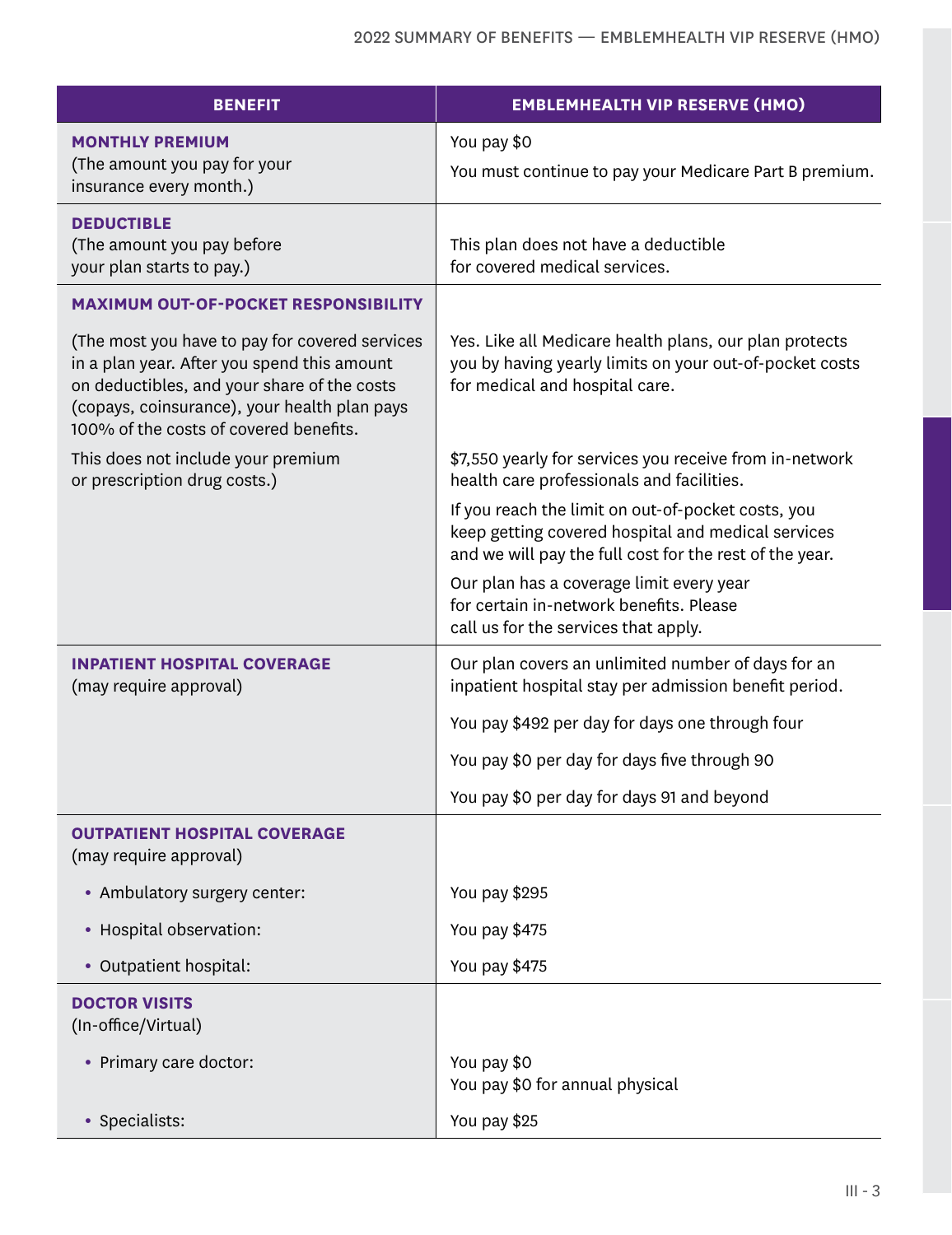| BENEFIT                                                                                                                                       | <b>EMBLEMHEALTH VIP RESERVE (HMO)</b>                                                                                                                                                                         |
|-----------------------------------------------------------------------------------------------------------------------------------------------|---------------------------------------------------------------------------------------------------------------------------------------------------------------------------------------------------------------|
| <b>PREVENTIVE CARE</b>                                                                                                                        | You pay \$0                                                                                                                                                                                                   |
| (Services that keep you healthy)                                                                                                              |                                                                                                                                                                                                               |
| • Our plan covers many preventive<br>services, including:                                                                                     | - Bone mass measurement                                                                                                                                                                                       |
|                                                                                                                                               | - Breast cancer screening (mammogram)                                                                                                                                                                         |
|                                                                                                                                               | - Cardiovascular screening                                                                                                                                                                                    |
|                                                                                                                                               | - Cervical and vaginal cancer screening                                                                                                                                                                       |
|                                                                                                                                               | - Colorectal cancer screening (Colonoscopy, Fecal                                                                                                                                                             |
|                                                                                                                                               | occult blood test, Flexible sigmoidoscopy)                                                                                                                                                                    |
|                                                                                                                                               | - Depression screening                                                                                                                                                                                        |
|                                                                                                                                               | - Diabetes screening                                                                                                                                                                                          |
|                                                                                                                                               | - Prostate cancer screening (PSA)                                                                                                                                                                             |
|                                                                                                                                               | - Vaccines, including Flu shots, Hepatitis B shots,<br>Pneumococcal shots                                                                                                                                     |
|                                                                                                                                               | - "Welcome to Medicare" preventive visit (one-time)                                                                                                                                                           |
|                                                                                                                                               | - Yearly "Wellness" visit                                                                                                                                                                                     |
|                                                                                                                                               | And all additional preventive services approved by                                                                                                                                                            |
|                                                                                                                                               | Medicare during the contract year will be covered.                                                                                                                                                            |
| <b>EMERGENCY CARE</b>                                                                                                                         | You pay \$90                                                                                                                                                                                                  |
|                                                                                                                                               | If you are admitted to the hospital within one day, you<br>do not have to pay your share of the cost for emergency<br>care. See the "Inpatient Hospital Coverage" section of this<br>booklet for other costs. |
| URGENTLY NEEDED SERVICES<br>(not waived if admitted)                                                                                          | You pay \$65                                                                                                                                                                                                  |
| <b>DIAGNOSTIC SERVICES/LABS/IMAGING</b><br>(Lower costs when provided in a doctor's office<br>or freestanding facility. May require approval) |                                                                                                                                                                                                               |
| • Diagnostic radiology services<br>(such as MRIs, CT scans):                                                                                  | You pay 20% of the cost                                                                                                                                                                                       |
| • Lab services:                                                                                                                               | You pay \$0 or \$15                                                                                                                                                                                           |
| • Diagnostic tests and procedures:                                                                                                            | You pay \$0 or \$50                                                                                                                                                                                           |
| • Outpatient x-rays:                                                                                                                          | You pay \$40                                                                                                                                                                                                  |
| • Therapeutic radiology services                                                                                                              |                                                                                                                                                                                                               |
| (such as radiation treatment for cancer):                                                                                                     | You pay 20% of the cost                                                                                                                                                                                       |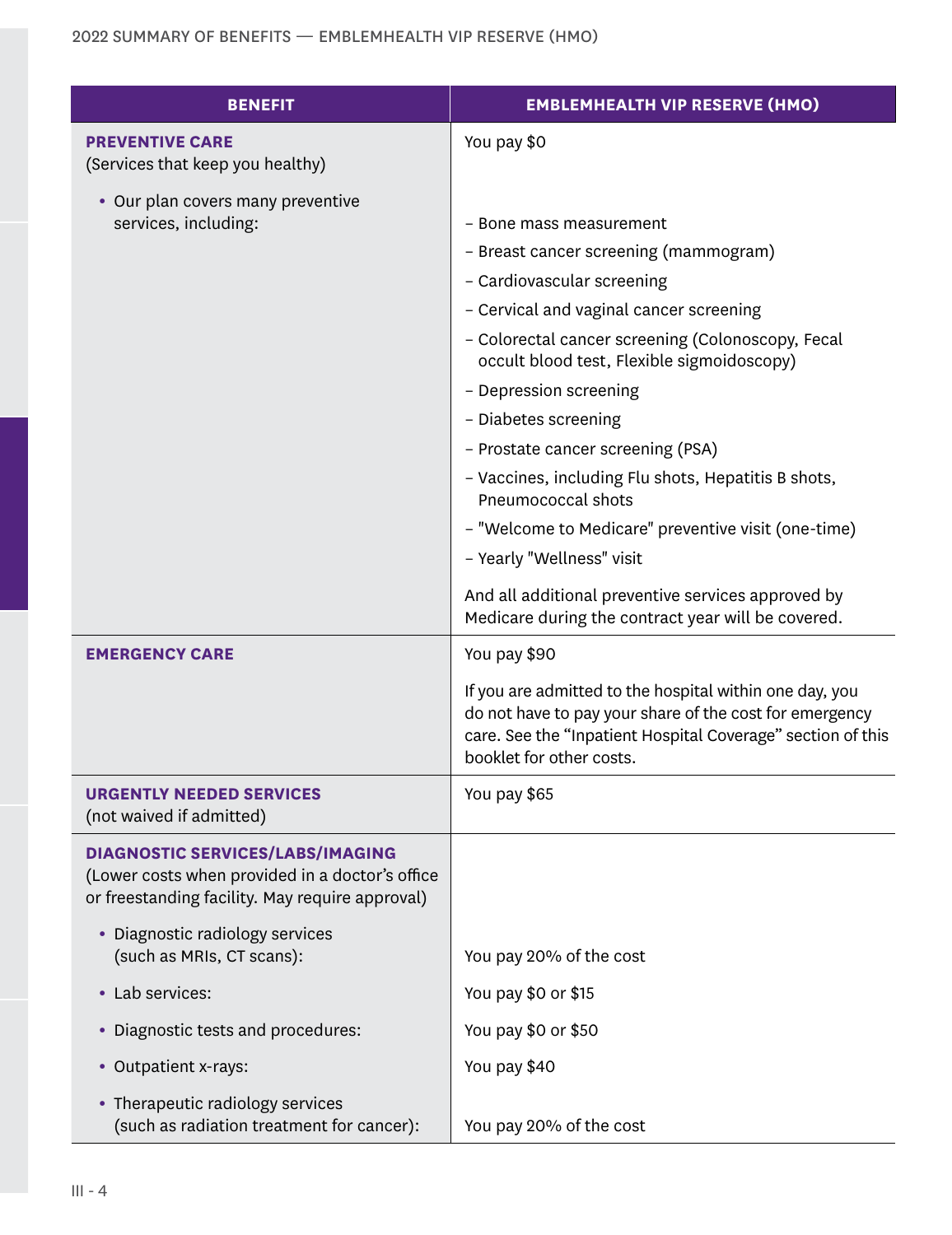| <b>BENEFIT</b>                                                                                                                                | <b>EMBLEMHEALTH VIP RESERVE (HMO)</b>                            |
|-----------------------------------------------------------------------------------------------------------------------------------------------|------------------------------------------------------------------|
| <b>HEARING SERVICES</b>                                                                                                                       |                                                                  |
| • Exam to diagnose and treat<br>hearing and balance issues:                                                                                   | You pay \$25                                                     |
| • Routine hearing exam<br>(for up to one every year):                                                                                         | You pay \$10                                                     |
| • Hearing aid fitting/evaluation<br>(for up to one every year):                                                                               | You pay \$10                                                     |
| • Hearing aid:                                                                                                                                | Our plan pays up to \$750 every three<br>years for hearing aids. |
| <b>DENTAL SERVICES</b><br>No Annual Dollar Limit                                                                                              |                                                                  |
| Limited dental services (this does not include<br>services in connection with care, treatment,<br>filling, removal, or replacement of teeth): | You pay \$0                                                      |
| <b>Preventive Dental Services:</b>                                                                                                            |                                                                  |
| • Cleaning (for up to one every six months):                                                                                                  | You pay \$0                                                      |
| • Standard dental x-ray(s)<br>(for up to one every six months):                                                                               | You pay \$0                                                      |
| • Fluoride treatment<br>(for up to one every six months):                                                                                     | You pay \$0                                                      |
| • Oral exam<br>(for up to one every six months):                                                                                              | You pay \$0                                                      |
| <b>COMPREHENSIVE DENTAL SERVICES:</b><br>(may require approval)                                                                               |                                                                  |
| • Restorative services:                                                                                                                       | You pay \$0 - \$125 based on procedure                           |
| • Endodontics:                                                                                                                                | You pay \$0 - \$20 based on procedure                            |
| • Periodontics:                                                                                                                               | You pay \$0 - \$150 based on procedure                           |
| • Extractions:                                                                                                                                | You pay \$0 - \$50 based on procedure                            |
| • Prosthodontics, other oral/<br>maxillofacial surgery, other services:                                                                       | You pay \$0 - \$150 based on procedure                           |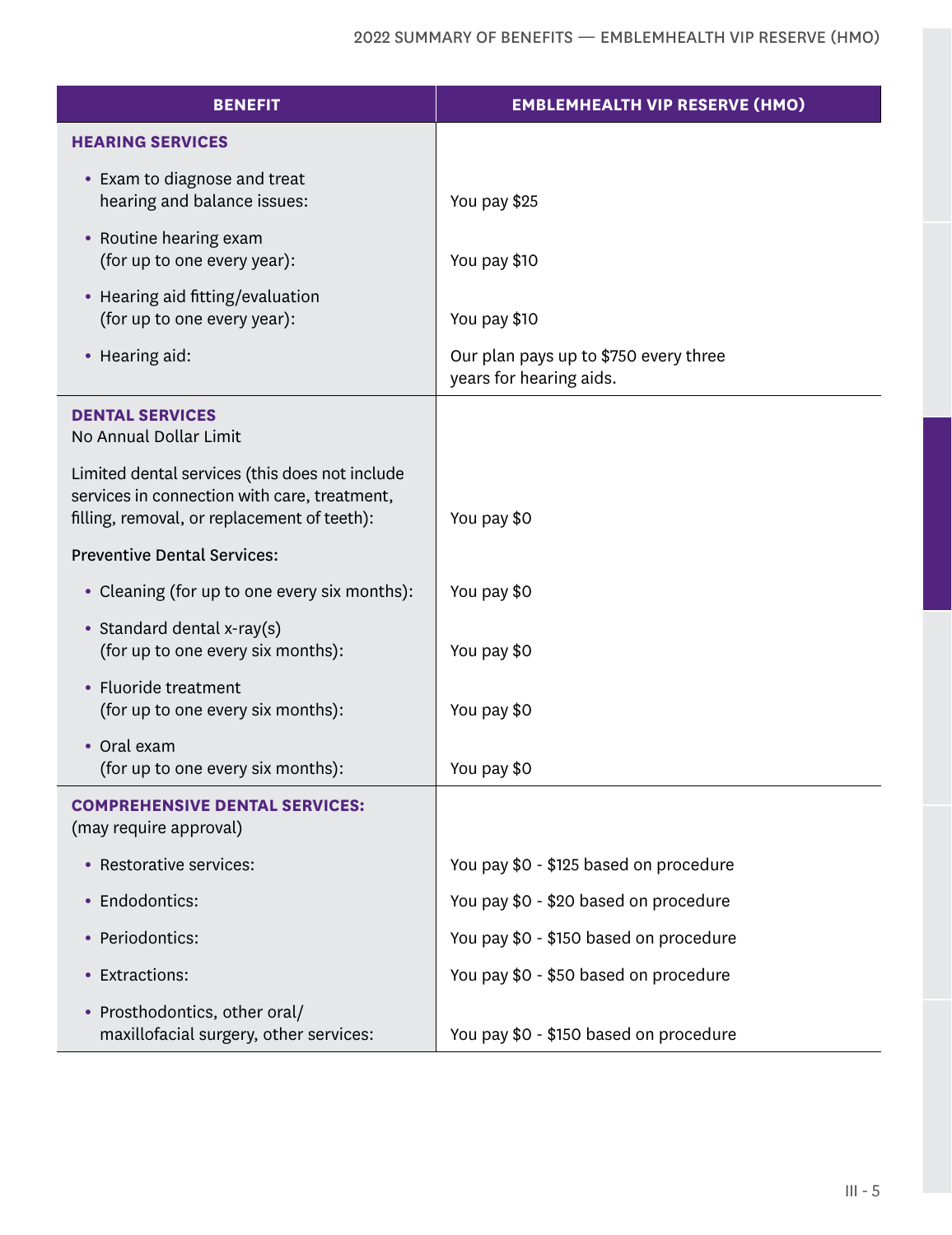| <b>BENEFIT</b>                                                                                               | <b>EMBLEMHEALTH VIP RESERVE (HMO)</b>                                                                                                                                                                                                  |
|--------------------------------------------------------------------------------------------------------------|----------------------------------------------------------------------------------------------------------------------------------------------------------------------------------------------------------------------------------------|
| <b>VISION SERVICES</b>                                                                                       |                                                                                                                                                                                                                                        |
| • Exam to diagnose and treat diseases<br>and conditions of the eye (including<br>yearly glaucoma screening): | You pay \$25                                                                                                                                                                                                                           |
| • Routine eye exam<br>(for up to one every year):                                                            | You pay \$10                                                                                                                                                                                                                           |
| Routine eyewear:                                                                                             |                                                                                                                                                                                                                                        |
| • Eyeglasses (frames and lenses)<br>or contact lenses:                                                       | One pair up to \$200 plan limit every year                                                                                                                                                                                             |
| • Eyeglasses (frames and lenses) or<br>contact lenses after cataract surgery:                                | You pay \$40                                                                                                                                                                                                                           |
| <b>MENTAL HEALTH SERVICES</b><br>(may require approval)                                                      |                                                                                                                                                                                                                                        |
| • Inpatient visit:                                                                                           | You pay \$1,871 per admission/benefit period.                                                                                                                                                                                          |
|                                                                                                              | Our plan covers up to 90 days per<br>inpatient mental health stay.                                                                                                                                                                     |
|                                                                                                              | Our plan also covers 60 "lifetime reserve days"<br>as long as the stay is covered under the plan.                                                                                                                                      |
|                                                                                                              | Our plan covers up to 190 days in a lifetime for inpatient<br>mental health services in a psychiatric hospital. The<br>190-day limit does not apply to mental health services<br>provided in a psychiatric unit of a general hospital. |
| • Outpatient group therapy visit:                                                                            | You pay \$40                                                                                                                                                                                                                           |
| • Outpatient individual therapy visit:<br>(In-office/Virtual)                                                | You pay \$40                                                                                                                                                                                                                           |
| <b>SKILLED NURSING FACILITY (SNF)</b>                                                                        | Our plan covers up to 100 days in a SNF.                                                                                                                                                                                               |
| (may require approval)                                                                                       | You pay \$0 per day for days one through 20 per<br>benefit period.                                                                                                                                                                     |
|                                                                                                              | You pay \$188 per day for days 21 through 100 per<br>benefit period.                                                                                                                                                                   |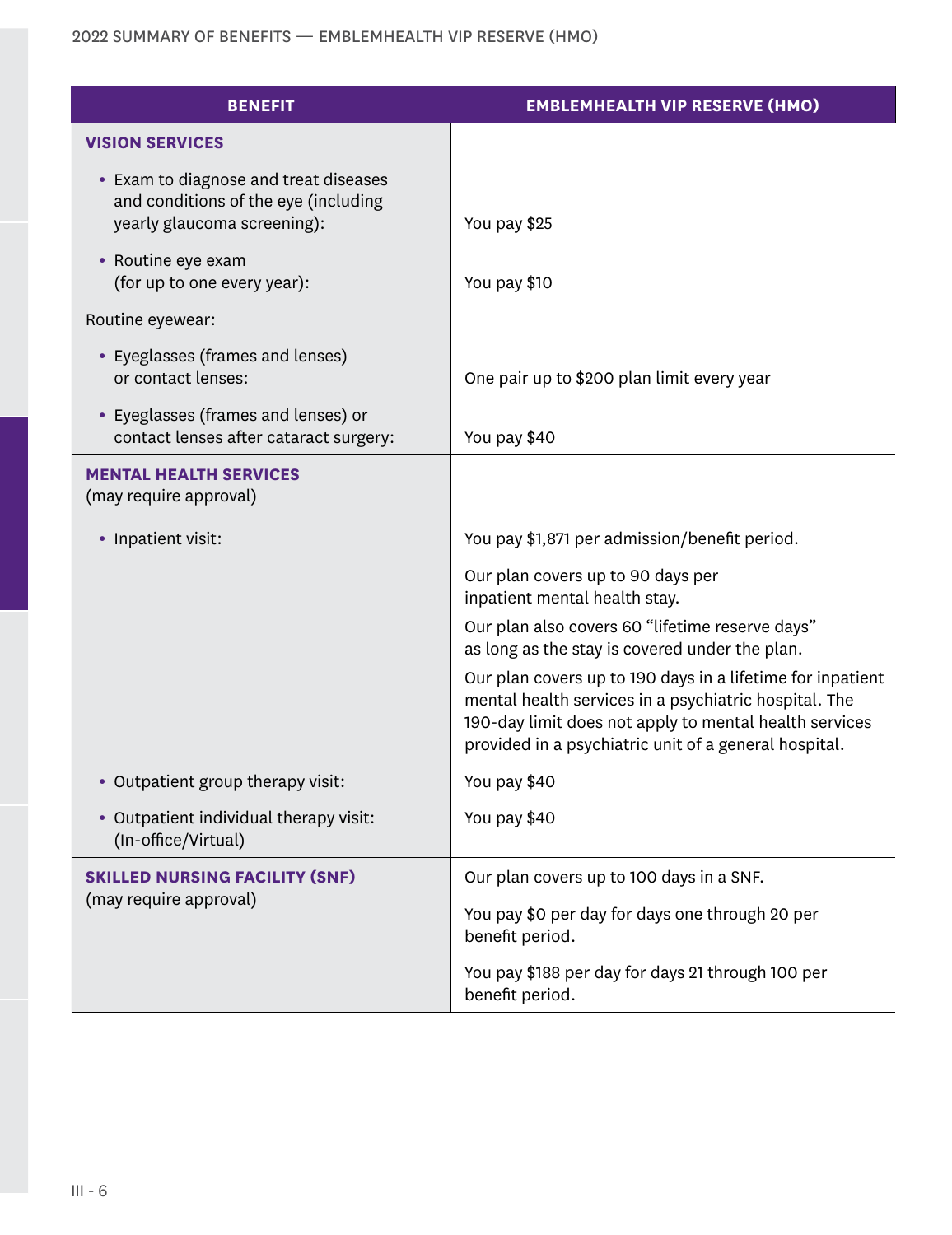| <b>BENEFIT</b>                                                     | <b>EMBLEMHEALTH VIP RESERVE (HMO)</b> |
|--------------------------------------------------------------------|---------------------------------------|
| <b>PHYSICAL THERAPY</b><br>(may require approval)                  |                                       |
| • Physical therapy, and speech<br>and language therapy visit:      | You pay \$40                          |
| <b>AMBULANCE</b><br>(may require approval; not waived if admitted) |                                       |
| • Ground:                                                          | You pay \$440                         |
| $\bullet$ Air:                                                     | You pay 20% of the cost               |
| <b>TRANSPORTATION</b>                                              | Not covered                           |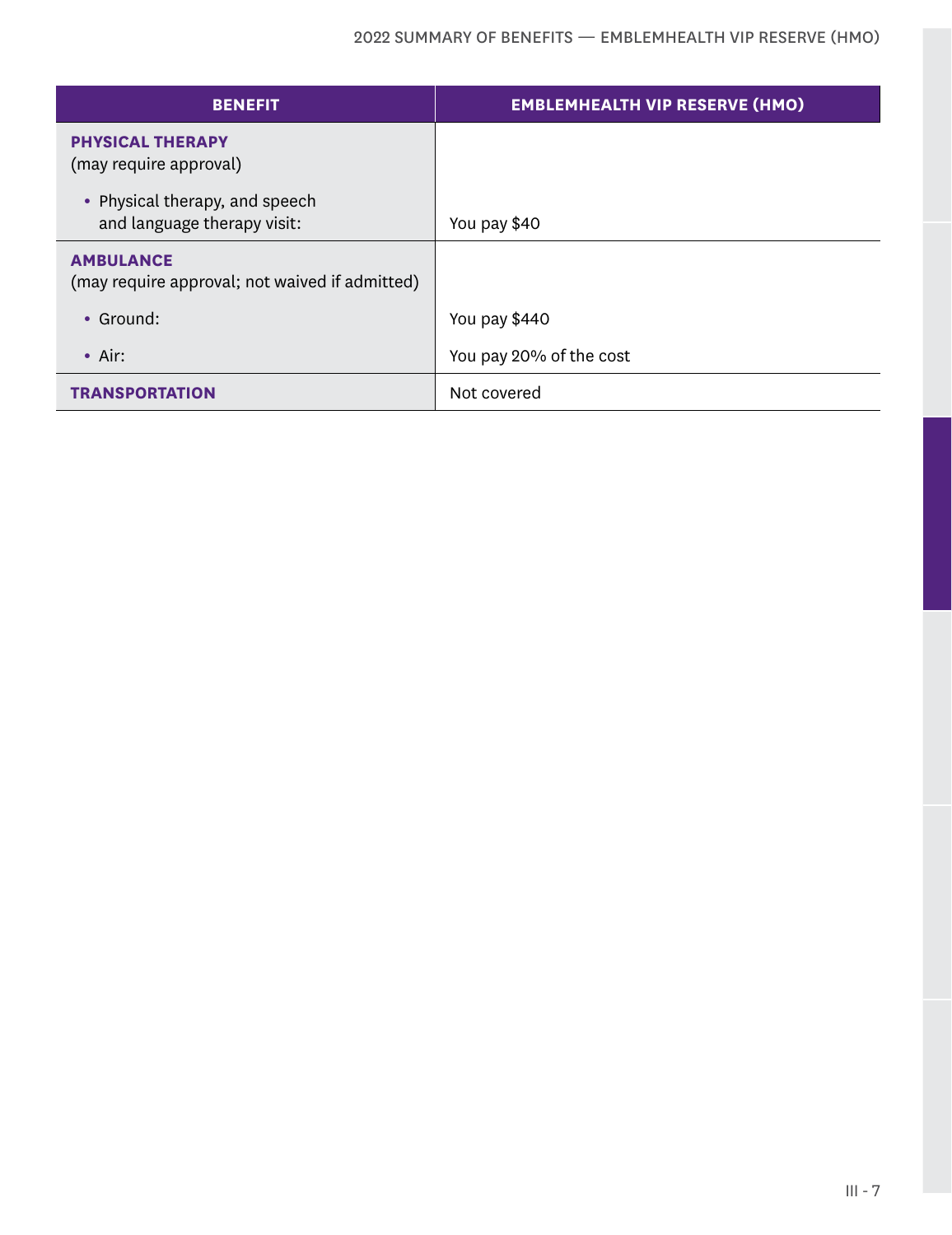# **Prescription Drugs for EmblemHealth VIP Reserve (HMO)**

### **MEDICARE PART B DRUGS**

#### **Chemotherapy drugs and other Part B drugs: (may require approval)**

You pay 10% of the cost in home and 20% of the cost at a retail pharmacy, mail order pharmacy, doctor office, and outpatient facility. These drugs may require step therapy and/or prior approval.

### **MEDICARE PART D DRUGS**

Our plan groups each drug into one of five "tiers (levels)." You will need to use the formulary (list of covered drugs) to find what tier a drug is on.

How much you pay for your prescription drugs depends on what tier your drug is in and what stage of the benefit you are in. There are four stages in your Part D prescription drug coverage.

## **FOUR STAGES OF DRUG COVERAGE**

#### **Deductible**

The deductible is the amount you pay before your plan starts to pay. This deductible is for retail and home delivery.

There is no deductible for Tier 1 (preferred generic) and Tier 2 (generic) drugs.

There is a **\$325** deductible for Tier 3 (preferred brand), Tier 4 (non-preferred drug), and Tier 5 (specialty) drugs.

#### **Initial Coverage**

After you've reached the deductible, you'll enter the initial coverage stage.

In this stage, you and the plan share the costs of some of the covered drugs until your total drug costs, including deductible, reach **\$4,275**. The total drug costs paid by both you and our Part D plan will help you reach the coverage gap.

|                                  | <b>EmblemHealth VIP Reserve (HMO)</b> |           |                                                                  |                                               |                                                            |
|----------------------------------|---------------------------------------|-----------|------------------------------------------------------------------|-----------------------------------------------|------------------------------------------------------------|
| <b>Tier</b>                      | <b>Deductible</b>                     |           | <b>Initial Coverage</b><br>$$0 - $4,275$<br><b>30-Day Supply</b> | <b>Coverage</b><br><b>Gap Over</b><br>\$4,275 | <b>Catastrophic</b><br><b>Over \$7,050</b>                 |
|                                  | You pay                               | Preferred | <b>Standard</b>                                                  | You pay                                       | You pay                                                    |
| <b>Tier 1: Preferred Generic</b> | \$0                                   | \$2       | \$7                                                              | 25%                                           | 5% or \$3.95                                               |
| Tier 2: Generic                  | \$0                                   | \$15      | \$20                                                             | 25%                                           | 5% or \$3.95                                               |
| Tier 3: Preferred Brand          | \$325                                 | \$42      | \$47                                                             | 25%                                           | 5% or \$9.85                                               |
| Tier 4: Non-Preferred<br>Drug    | \$325                                 | \$95      | \$100                                                            | 25%                                           | 5% or \$3.95 for<br>generic/preferred<br>multisource drugs |
|                                  |                                       |           |                                                                  |                                               | 5% or \$9.85 for all<br>other drugs                        |
| Tier 5: Specialty                | \$325                                 | 27%       | 27%                                                              | 25%                                           | 5% or \$3.95 for<br>generic/preferred<br>multisource drugs |
|                                  |                                       |           |                                                                  |                                               | 5% or \$9.85 for all<br>other drugs                        |

#### **Retail Cost-Sharing**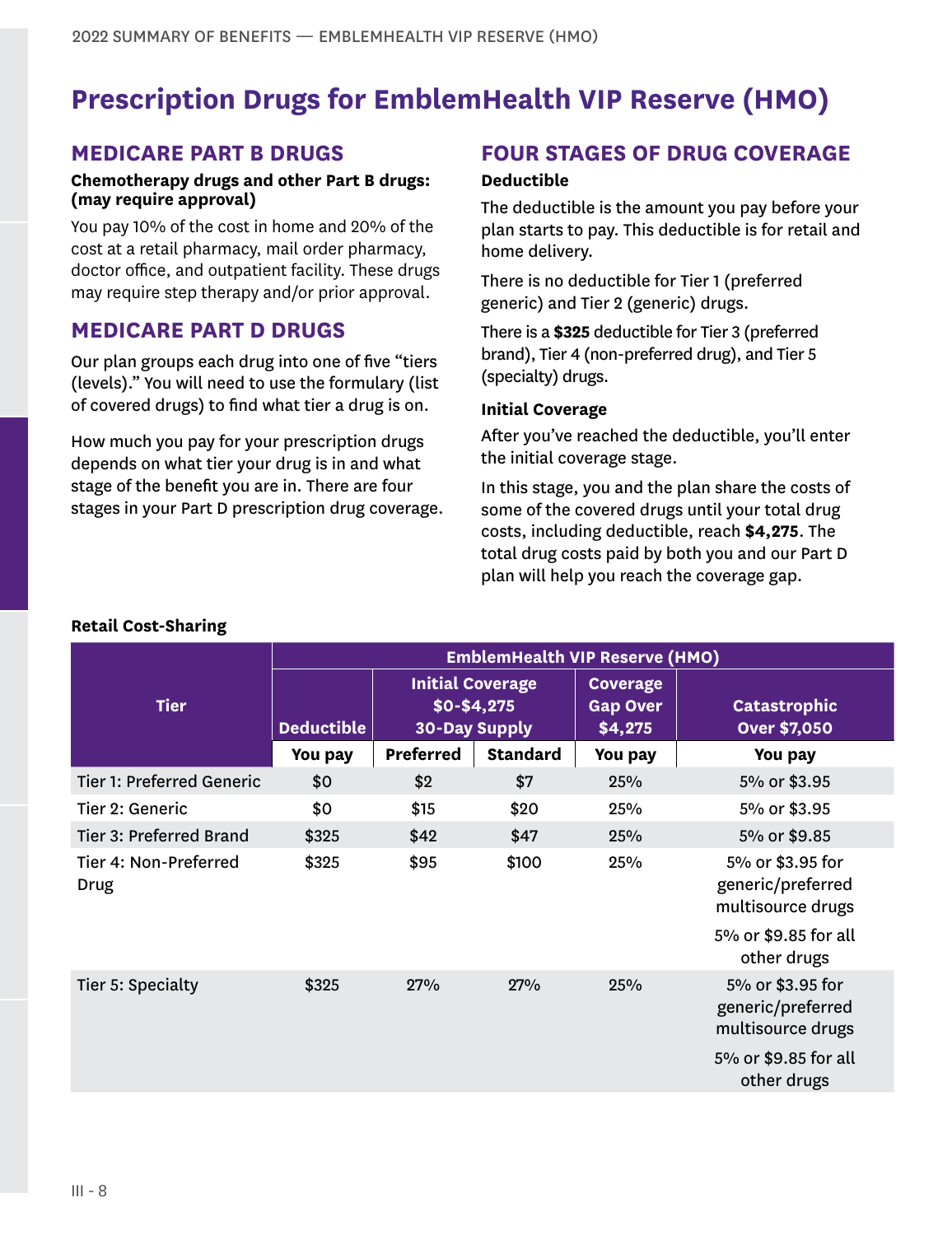# **Prescription Drugs for EmblemHealth VIP Reserve (HMO)**

#### **Preferred Mail Order Cost-Sharing**

|                            | <b>EmblemHealth VIP Reserve (HMO)</b> |                                     |               |  |
|----------------------------|---------------------------------------|-------------------------------------|---------------|--|
| <b>Tier</b>                | <b>Deductible</b>                     | <b>Initial Coverage \$0-\$4,275</b> |               |  |
| <b>Monthly Supply</b>      | You pay                               | 30-day supply                       | 90-day supply |  |
| Tier 1: Preferred Generic  | \$0                                   | \$0                                 | \$0           |  |
| Tier 2: Generic            | \$0                                   | \$0                                 | \$0           |  |
| Tier 3: Preferred Brand    | \$325                                 | \$42                                | \$126         |  |
| Tier 4: Non-Preferred Drug | \$325                                 | \$95                                | \$285         |  |
| Tier 5: Specialty          | \$325                                 | 27%                                 | N/A           |  |

If you live in a long-term care facility or use a non-preferred mail order pharmacy, you pay the same as at a standard retail pharmacy.

#### **Coverage Gap**

The coverage gap (also called the "donut hole") starts after the total yearly drug cost (along with what our plan has paid and what you have paid) reaches **\$4,275**.

While in the coverage gap in 2022, you'll pay 25% of the plan's cost for brand-name drugs and/or generic drugs. The 70% discount for brand-name drugs paid by the drug manufacturer, combined with 25% you pay, count toward your true out-of-pocket (TrOOP) costs. This helps you get out of the coverage gap. **Not everyone will reach the coverage gap.**

#### **Catastrophic Coverage**

After your yearly true out-of-pocket (TrOOP) drug costs reach **\$7,050**, your cost-sharing will be the larger amount of **\$3.95** or **5%** for generic or preferred multisource drugs, and **\$9.85** or **5%** for all other drugs.

### **Get Help Paying for Your Prescription Drugs Extra Help**

Extra Help is a free Medicare program and is known as Low-Income Subsidy (LIS). It helps people with low or limited income and resources pay Medicare Part D drug plan costs.

#### **What do you get with Extra Help?**

- Payment of 75% or more of your drug costs. These include your monthly premium for prescription drugs **(the amount you pay each month)**.
- Payment of your annual deductible **(the amount you pay before your plan starts to pay)**.
- Payment of coinsurance costs **(the percentage you pay for your prescription drugs)**.
- No coverage gap.

#### **You automatically qualify for Extra Help if:**

- You have full Medicaid coverage.
- You get help from your state Medicaid program to pay your Part B premiums in a Medicare Savings Program.
- You get Supplemental Security Income (SSI) benefits.

#### **Many other people with low or limited income also qualify for Extra Help and don't know it!**

There is no cost to apply. Contact your local Social Security office or call Social Security at **800-772-1213** (TTY: **800-325-0778**). You can also apply online at **ssa.gov/benefits/medicare/ prescriptionhelp/**.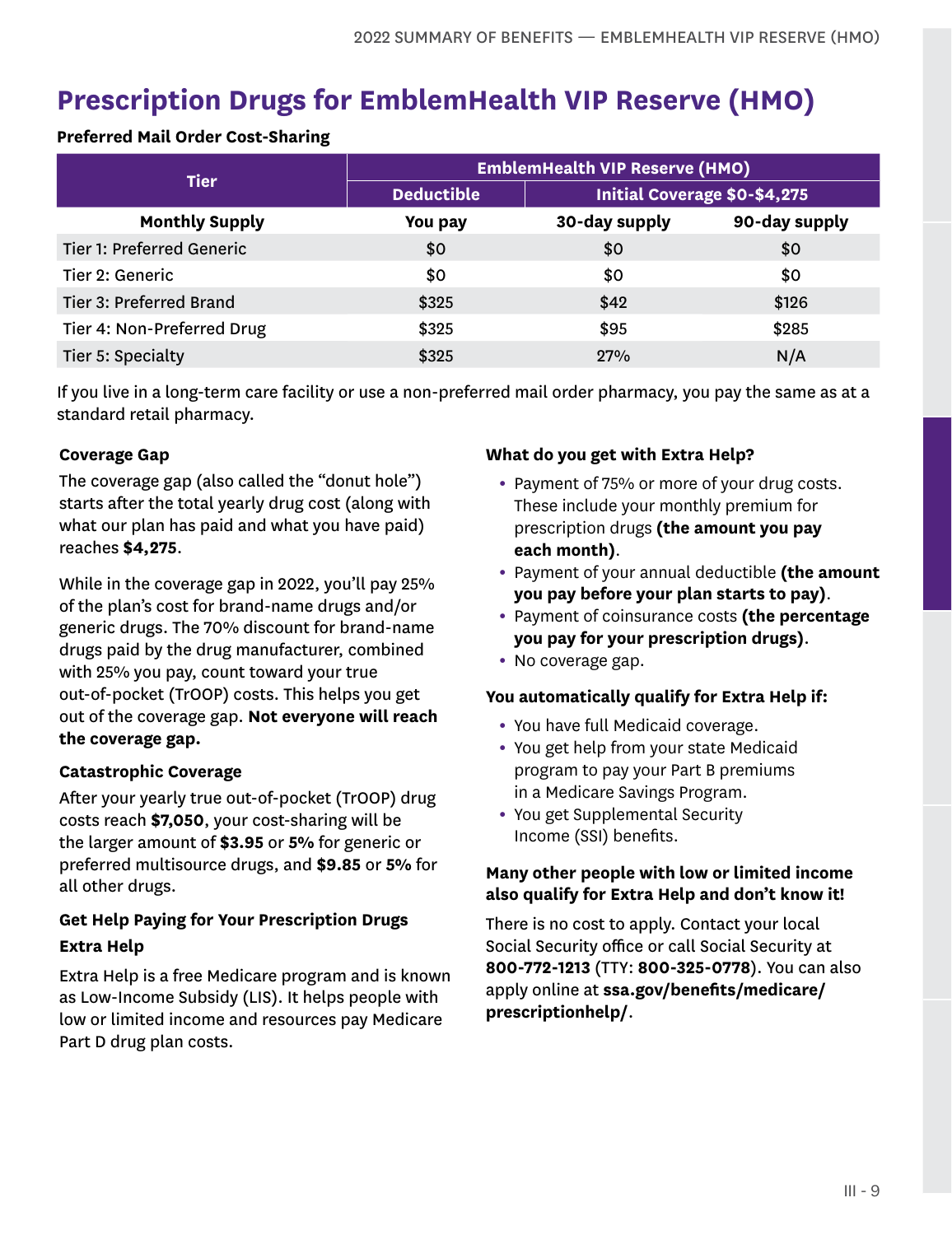# **Additional Benefits**

| <b>BENEFIT</b>                                                                                                               | <b>EMBLEMHEALTH VIP RESERVE (HMO)</b>                                                                                                                                                                               |
|------------------------------------------------------------------------------------------------------------------------------|---------------------------------------------------------------------------------------------------------------------------------------------------------------------------------------------------------------------|
| <b>ACUPUNCTURE</b><br>(may require approval)                                                                                 | You pay \$10 for up to 20 visits for chronic lower back<br>pain every year (maximum of 12 visits in 90 days).                                                                                                       |
| <b>CHIROPRACTIC CARE</b><br>(may require approval)                                                                           |                                                                                                                                                                                                                     |
| Manipulation of the spine to correct a<br>subluxation (when one or more of the<br>bones of your spine move out of position): | You pay \$10                                                                                                                                                                                                        |
| <b>FOOT CARE</b>                                                                                                             |                                                                                                                                                                                                                     |
| • Foot exams and treatment if you<br>have diabetes-related nerve damage<br>and/or meet some conditions:                      | You pay \$40                                                                                                                                                                                                        |
| • Routine foot care                                                                                                          |                                                                                                                                                                                                                     |
| (for up to four visits every year):                                                                                          | You pay \$40                                                                                                                                                                                                        |
|                                                                                                                              | Foot care includes removal of calluses and corns,<br>and trimming of nails.                                                                                                                                         |
| <b>HOME HEALTH CARE</b><br>(may require approval)                                                                            | You pay \$0                                                                                                                                                                                                         |
| <b>HOSPICE</b>                                                                                                               | You pay \$0 for hospice care from a Medicare-certified<br>hospice. You may have to pay part of the costs for<br>drugs and respite care. Hospice is covered outside<br>of our plan. Please call us for more details. |
| <b>MEDICAL EQUIPMENT SUPPLIES</b>                                                                                            |                                                                                                                                                                                                                     |
| Durable Medical Equipment<br>(wheelchairs, oxygen, etc.)<br>(may require approval)                                           | You pay 20% of the cost                                                                                                                                                                                             |
| <b>Prosthetic Devices</b><br>(braces, artificial limbs, etc.)<br>(may require approval):                                     |                                                                                                                                                                                                                     |
| • Prosthetic devices:                                                                                                        | You pay 20% of the cost                                                                                                                                                                                             |
| • Related medical supplies:                                                                                                  | You pay 20% of the cost                                                                                                                                                                                             |
| Diabetes Supplies and Services:                                                                                              |                                                                                                                                                                                                                     |
| • Diabetes monitoring supplies:                                                                                              | You pay \$0                                                                                                                                                                                                         |
| • Diabetes self-management training:                                                                                         | You pay \$0                                                                                                                                                                                                         |
| • Therapeutic shoes or inserts:                                                                                              | You pay \$0                                                                                                                                                                                                         |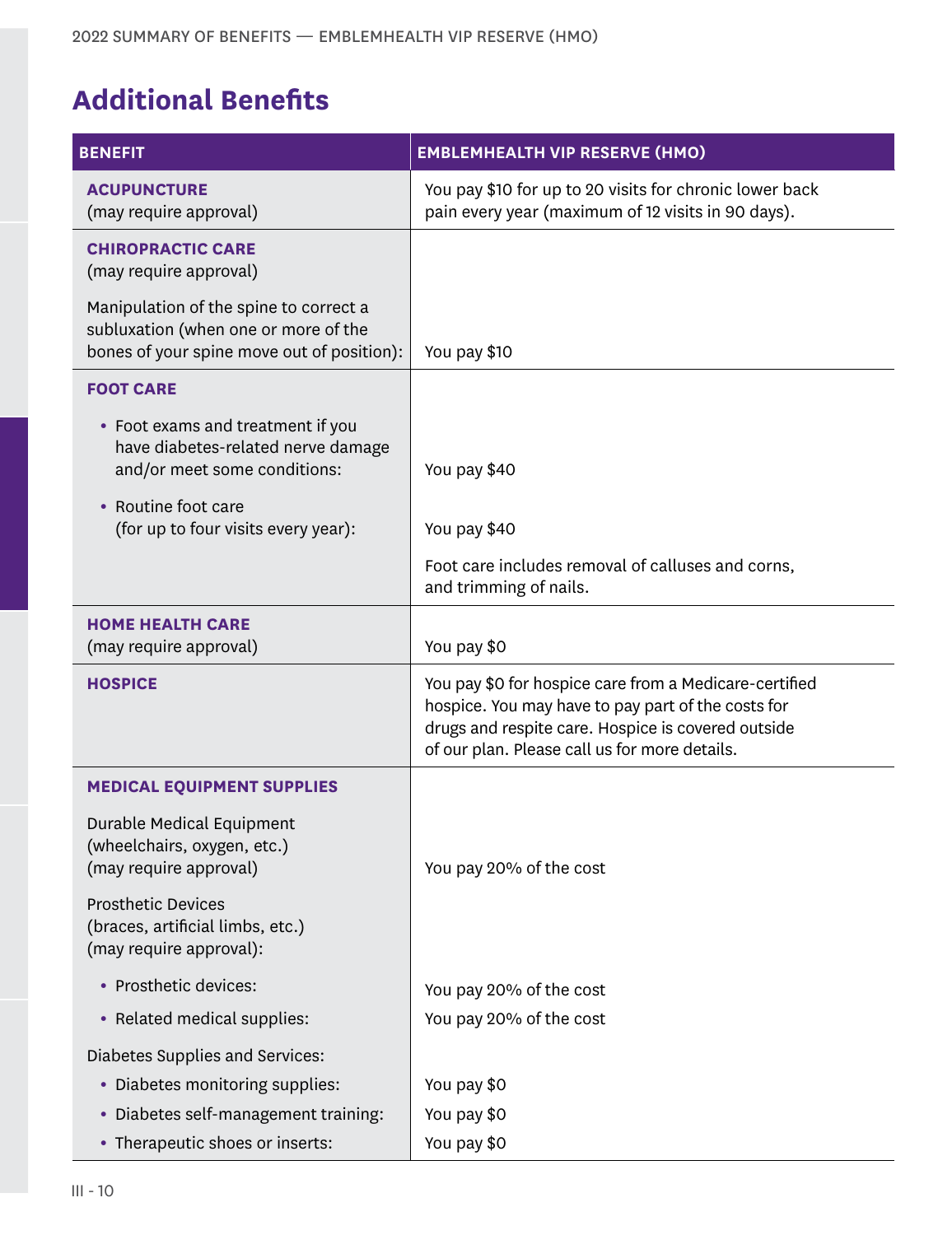# **Additional Benefits (Continued)**

| <b>BENEFIT</b>                                              | <b>EMBLEMHEALTH VIP RESERVE (HMO)</b>                                                    |
|-------------------------------------------------------------|------------------------------------------------------------------------------------------|
| <b>RENAL DIALYSIS</b>                                       | You pay 20% of the cost                                                                  |
| <b>WELLNESS PROGRAMS</b>                                    |                                                                                          |
| • Fitness:                                                  | SilverSneakers <sup>®</sup>                                                              |
| • Hotline:                                                  | 24-Hour Nurse Hotline                                                                    |
| • Teladoc <sup>®</sup> :                                    | You pay \$45                                                                             |
| <b>OUTPATIENT SUBSTANCE ABUSE</b><br>(may require approval) |                                                                                          |
| • Group therapy visit:                                      | You pay \$40                                                                             |
| • Individual therapy visit:<br>(In-office/Virtual)          | You pay \$40                                                                             |
| <b>OVER-THE-COUNTER ITEMS</b>                               | \$25 per month (mail order only). This amount does not<br>roll over from month to month. |
| <b>WORLDWIDE EMERGENCY</b><br><b>AND URGENT COVERAGE</b>    | You pay \$90<br>You pay \$0 if admitted in one day                                       |

Health Insurance Plan of Greater New York (HIP) is an HMO/HMO D-SNP plan with a Medicare contract and a contract with the New York State Department of Health. Enrollment in HIP depends on contract renewal. HIP is an EmblemHealth company. For more information, contact the plan.

SilverSneakers is a registered trademark of Tivity Health, Inc. © 2021 Tivity Health, Inc. All rights reserved.

Teladoc and related marks are trademarks of Teladoc Health, Inc. and are used by EmblemHealth with permission.